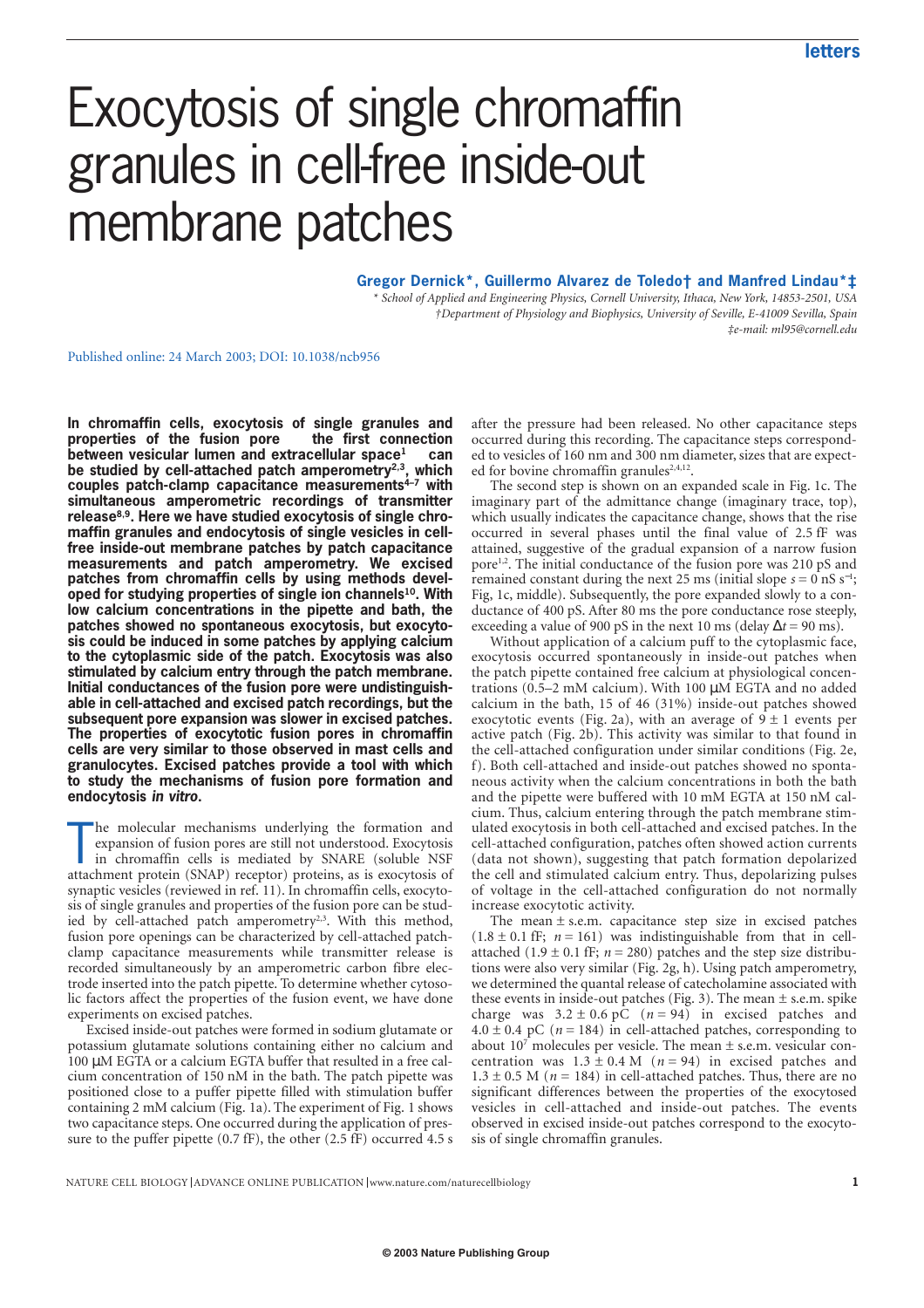

Figure 1 **Capacitance steps evoked by applying calcium to an inside-out patch.** a, A solution containing 2 mM calcium was applied from the pipette on the left after excising the patch with the pipette on the right. **b**, Capacitance recording was started in the cell-attached configuration and was continued until 90 s after pressure application. The grey bar indicates time of pressure application to the puffer pipette. Two exocytotic events were stimulated (arrows). The recording was invalid during the 23 s required to excise the patch and readjust capacitance compensation. Interruptions in the traces reflect deletions containing continuous changes owing to the application and release of pressure but no capacitance steps. With this set up, the calcium concentration decreases slowly after pressure is released. Using dye ejection from a pipette, a time constant of about 18 s was estimated for the concentration decrease near the tip. Thus, at the time of the second step, the calcium concentration was still elevated at about 1.6 mM. **c**, Expanded

In the exocytotic event shown in Fig. 3a, the fusion pore had an initial conductance of 310 pS (cyan, bottom trace), which increased to ~600 pS in the next 40 ms and then increased steeply to a conductance exceeding 1 nS. In the low-conductance phase of the fusion pore, the amperometric trace showed the familiar foot signal<sup>11</sup>, followed by a spike coincident with the steep increase in fusion pore conductance. In the inside-out configuration, 90% (72 of 80) of exocytotic events with sufficiently low noise showed a transient in the real trace, indicative of a narrow fusion pore. In the cell-attached configuration, such a transient increase in the real trace was observed in 72% (94 of 130) of the low-noise events. In excised patches, either the initial fusion pore conductance tended to be smaller, or the time between fusion pore opening and expansion tended to be longer than in cell-attached patches. The initial fusion pore conductance, however, was indistinguishable in inside-out  $(330 \pm 25 \text{ pS}; n = 31)$  and cell-attached  $(328 \pm 31 \text{ pS}; n = 34)$ patches (Fig. 3b).

The dynamics of fusion pore expansion was characterized both by the delay, ∆*t*, between initial formation of the fusion pore and the rapid increase to a conductance of more than 1 nS, and by the initial rate of fusion pore expansion, determined from the slope, *s*, of the fusion pore conductance trace during the first 25 ms after its formation (Fig. 3a). The mean  $\pm$  s.e.m. delay (Fig. 3c) was 30.4  $\pm$  5.6 ms ( $n = 80$ ) in inside-out patches and 21.2  $\pm$  2.9 ms  $(n = 130)$  in cell-attached patches (*t*-test,  $P = 0.11$ ). The



view of the second step. The imaginary part (red) increases gradually before reaching full vesicle capacitance, whereas the real part (blue) shows a transient increase. The fusion pore conductance (cyan) was calculated from the imaginary trace alone (Methods). The expansion of the fusion pore is expected to be accompanied by a transient increase in the real trace (blue trace, black circles). The measured real part of the admittance (blue trace, blue circles) and the expected transient increase superimpose perfectly until 15 ms after the final capacitance is reached (right vertical broken line). Thereafter the real trace decreases below baseline, indicating a decrease in conductance that is not related to the fusion pore dynamics. This decrease is about the size of the increase induced by pressure application to the puffer pipette. These phenomena presumably reflect a slight increase in seal conductance induced by pressure application, followed by resealing that might be facilitated by the addition of extra membrane owing to the exocytotic fusion event.

mean  $\pm$  s.e.m. rate of fusion pore expansion (Fig. 3d) was 7.4 ± 2.3 nS s<sup>−</sup><sup>1</sup> (*n* = 25) in excised patches and 14.6 ± 2.3 nS s<sup>−</sup><sup>1</sup>  $(n = 27)$  in cell-attached patches  $(P = 0.03)$ .

Some capacitance flickers indicative of fast 'kiss-and-run' events<sup>3</sup> occurred in excised patches. During most of the flickers shown in Fig. 3e, the fusion pore conductance remained at about 400 pS and was associated with an amperometric foot signal. At the end of the flicker, the pore expanded briefly, allowing rapid release, as indicated by the amperometric spike. In inside-out patches, 13% of the events (20 of 158) were flickers (pipette, 0.5–2 mM calcium). When exocytosis was stimulated by a calcium puff, however, exocytotic events were always  $(n = 26)$  permanent (capacitance steps) instead of transient (flickers).

Downward steps that were not preceded by upward steps (Fig. 4a), which presumably reflected endocytosis not coupled to exocytosis, were observed in 39% of excised (21 of 53) and in 32% of cell-attached (36 of 112) patches. Active patches showed an average of six events per patch in both excised and cell-attached patches. In excised and cell-attached patches, the mean  $\pm$  s.e.m. step size was −1.0 ± 0.1 fF (*n* = 124) and −0.8 ± 0.1 fF (*n* = 245), and the mean  $\pm$  s.e.m. vesicle diameter  $170 \pm 6.4$  nm ( $n = 124$ ) and  $141 \pm 5.8$  nm ( $n = 245$ ), respectively. Endocytotic events were not correlated with exocytotic activity and occurred up to 17 min after inside-out patch formation. The event shown in Fig. 4a was recorded after 17 min. Soluble proteins should be completely washed out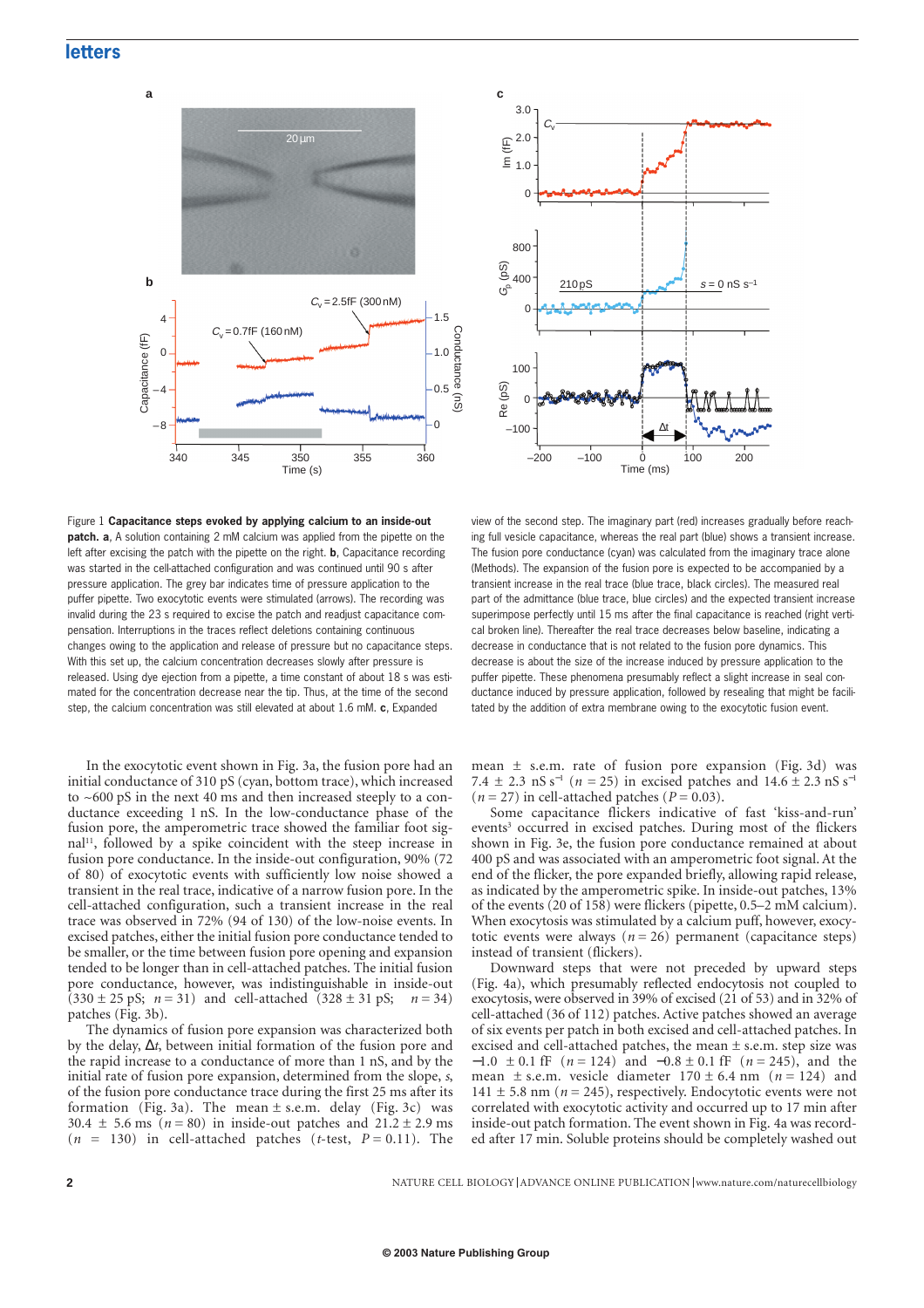

Figure 2 **Statistical analysis of exocytotic activity. a**–**d**, In excised inside-out patches, the calcium concentration was varied separately on the extracellular (pipette) and intracellular (bath) side of the patch membrane. **e**, **f**, In cell-attached patches, the calcium concentration was varied separately on the extracellular side

of the patch (pipette) and the extracellular side of the remaining part of the plasma membrane (bath). Numbers in parentheses represent the total number of patches (**e**) and the number of active patches (**f**). **g**, **h**, Distribution of capacitance step size in exocytotic events in excised inside-out (**g**) and cell-attached (**h**) patches.

from the patch within less than a minute<sup>13</sup>; thus, cytosol is not a requirement for endocytosis. In excised patches, however, endocytosis occurred through larger vesicles (Fig. 4b). For large events such as that shown in Fig. 4a, closing of the fission pore could be analysed. The example shows rapid closure occurring from a conductance of 220 pS. It seems that closing of the fission pore behaves like time-reversed opening of the fusion pore, suggesting that fission and fusion pores may be structurally similar.

We have shown that calcium-dependent exocytosis of chromaffin granules and endocytosis of small and large vesicles can be observed in excised inside-out patches from bovine chromaffin cells. In previous cell-attached recordings with high calcium concentrations in the pipette, most exocytotic events were kiss-and-run events and it was suggested that a higher elevation of intracellular calcium concentration may cause this altered mode of exocytosis<sup>3</sup>. With the calcium puff a very high concentration of calcium was applied to the cytosolic face of the inside-out membrane patches, and this always  $(n = 26)$  stimulated full fusion (steps) instead of kiss-and-run (flickers) events. This suggests that high extracellular calcium may be required for fast kiss and run to occur. Presumably, the release of catecholamine leads to ion exchange such that the released catecholamine is replaced by cations entering from extracellular saline. In mast cells, histamine release leads to granule matrix swelling when the main extracellular cation is sodium, but not when it is calcium<sup>14</sup>. If sodium and calcium have similar effects on the chromaffin granule matrix, we expect that calcium may prevent swelling and fast kiss and run is possible. But other factors may be involved in kiss-and-run fusion. The pre-exposure of cells to very low concentrations of extracellular calcium may induce depriming and may also affect the mechanisms favouring kiss-andrun fusion. In addition, in excised patches extensive wash-out leads to loss of cytosolic factors, which also may be responsible for the loss of kiss-and-run fusion.

The initial opening of the fusion pore in chromaffin cells is thought to involve the neuronal SNARE complex. We have shown that the average initial pore conductance is about 330 pS in excised and cell-attached patches, similar to that observed in non-excitable cells using whole-cell recordings. This suggests that fusion pores in excitable and non-excitable cells are structurally similar, at least for dense core granules<sup>15</sup>. It also indicates that possible mechanical distortions of the patch membrane in cell-attached and excised configurations are not affecting the initial conductance of the fusion pore. The mean initial rate of fusion pore expansion was 7 nS  $\bar{s}^{-1}$  in excised patches and 15 nS s<sup>−</sup><sup>1</sup> in cell-attached patches. These values are similar, albeit slightly slower than those observed in eosinophils using whole-cell recording<sup>16,17</sup>. The effect of mechanical stress imposed in cellattached and excised patches, if any, should be an acceleration of fusion pore expansion, which was not observed. This indicates that the expansion of fusion pores in chromaffin cell patches is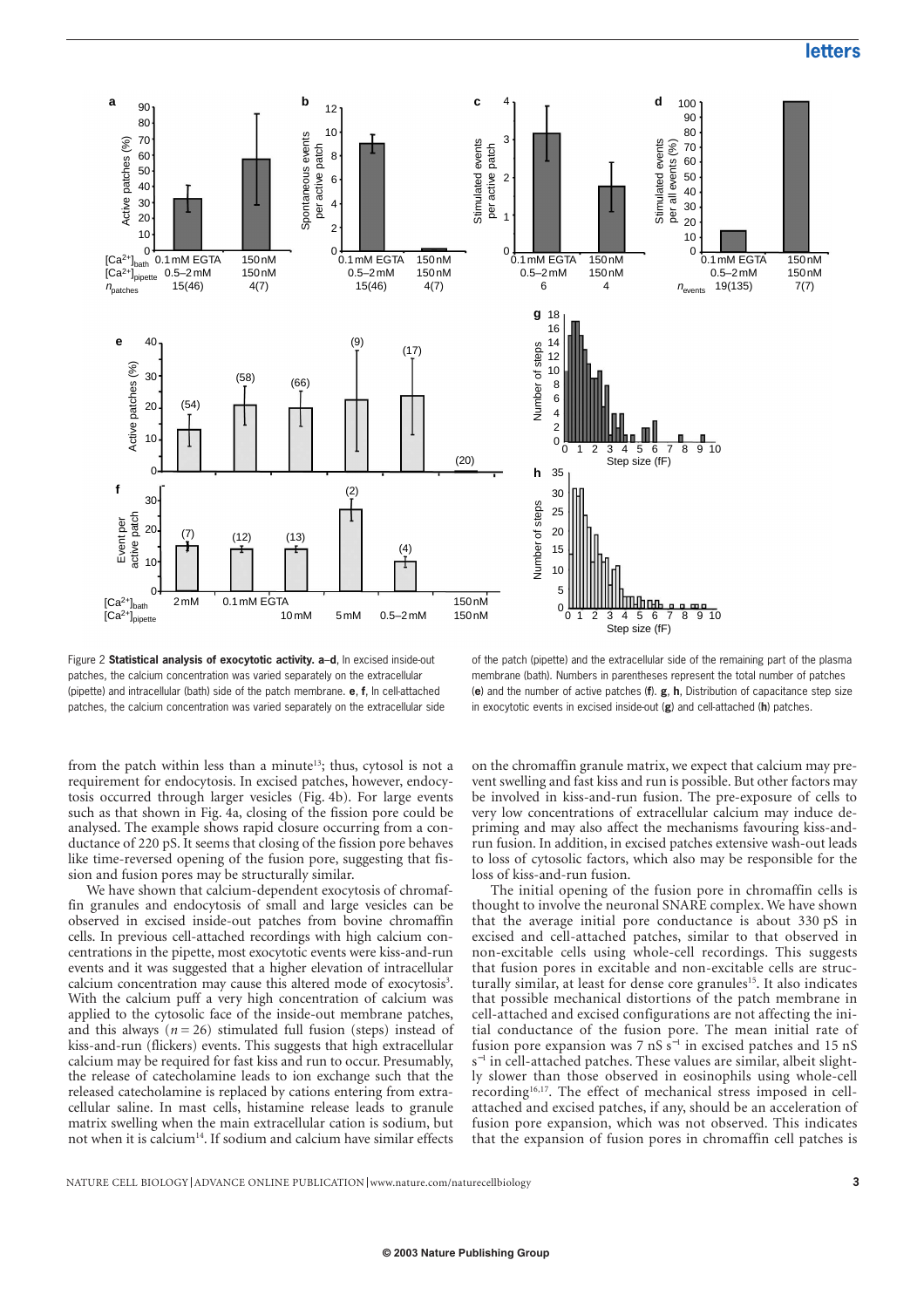



Figure 3 **Fusion pore analysis. a**, Fusion pore opening, recorded by patch amperometry in the excised inside-out patch configuration, stimulated by calcium entry through the patch membrane (pipette, 0.5 mM calcium; bath, 100  $\mu$ M EGTA). Between the two vertical broken lines the amperometric signal (green) shows a foot signal preceding the onset of the spike (broken line, expanded scale). The imaginary part of the admittance (red) increases gradually, whereas the real part (blue) shows a transient increase. The fusion pore conductance (cyan) was calculated from the real and imaginary traces (Methods). The initial fusion pore conductance, initial slope and delay between fusion pore opening and rapid expansion are indicated. The initial slope was determined for those events in which the pore conductance stayed below 1 nS for at least 25 ms. **b**–**d**, Statistical analysis of fusion pore properties. The fusion pore expansion (**d**) is significantly slower in excised patches (*P* = 0.03). **e**, Fast kiss-and-run event measured from an excised patch. A vesicle

not abnormally distorted and that these measurements provide the physiological properties of the fusion pore.

In mast cells and eosinophils, the fusion pore expansion rate is modulated by the concentration of intracellular free calcium and phorbol esther<sup>16–18</sup>. In PC12 cells, the lifetime of the fusion pore changes slightly when the α1A calcium channel, synaptotagmin 1 or synaptotagmin IV is overexpressed<sup>19</sup>. Although the detailed mechanisms have not been determined, these results further confirm the sensitivity of fusion pore kinetics to changes in the molecular machinery of fusion. Capacitance measurements in inside-out and cell-attached patches provide a more detailed quantitative characterization of the properties of fusion pores. A limitation with excised patches is the difficulty of forming stable patches with low calcium concentrations in both the bath and pipette, but this might be overcome by experimenting with different types of pipette glass and pipette shape. Studies of fusion pore properties in excised and cell-attached patches may help to elucidate the molecular machinery of fusion, analogous to the way in which single-channel recordings were instrumental in determining the molecular identity of ion channels ion channels.

fused only transiently to the plasma membrane with full release just before the end of the flicker (pipette, 0.5 mM calcium; bath, 0.1 mM EGTA). The imaginary trace (red) shows a transient increase for about 90 ms. Simultaneously, the real trace (blue) shows a transient increase, although the down step to baseline of the real trace slightly precedes the down step of the imaginary trace. This indicates that the fusion pore expands briefly to a large size. The transient increase in the real trace reflects a narrow fusion pore (cyan) and not a phase mis-adjustment of the lock-in amplifier, as confirmed by the foot signal in the amperometric trace (green). At the end of the flicker, the fusion pore conductance transiently increases briefly before re-closing, allowing rapid release, which is reflected in the amperometric spike. This spike is broadened owing to diffusion because the carbon fibre was relatively far away from the patch (6.4 um).

# **Methods**

## **Cells and patches**

We prepared chromaffin cells as described<sup>20</sup>. Patch-clamp recordings were made in the cell-attached and inside-out configurations on days 1–10 of cell culture. For excised patch recordings, the pipette was withdrawn from the cell after the cell-attached configuration was achieved. To ensure the proper formation of an excised patch, or if the cell was not well attached to the coverslip, the patch pipette was moved through the air–water interface, exposed to the air for about 1 s and submersed again in the bath.

## **Solutions**

For cell-attached recordings, the basic solutions used in both the bath and the patch pipette contained 140 mM NaCl, 5 mM KCl, 1 mM MgCl, and 10 mM HEPES-NaOH (pH 7.4). The calcium concentration in this solution was adjusted by adding either 2 mM CaCl, or 0.1 mM EGTA to the bath and 0.5, 2, 5, or 10 mM CaCl, to the pipette solution, respectively. In several experiments we used a highly buffered, low calcium concentration in both the bath and the pipette (140 mM NaCl, 5 mM KCl, 5 mM CaCl<sub>2</sub>, 3 mM MgCl<sub>2</sub>, 10 mM EGTA and 10 mM HEPES-NaOH; pH 7.4). The concentration of free calcium was 150 nM under these conditions. Free calcium concentrations were calculated using the program maxcalc (http://www.stanford.edu/~cpatton/webmaxc2.htm).

For the excised-patch configuration we used bath solution A (120 mM sodium glutamate, 20 mM NaCl, 5 mM KCl, 1 mM MgCl<sub>2</sub>, 0.1 mM EGTA and 10 mM HEPES-NaOH; pH 7.4) or B (120 mM potassium glutamate, 20 mM NaCl, 1 mM MgCl<sub>2</sub>, 0.1 mM EGTA and 10 mM HEPES-NaOH; pH 7.4) with a patch pipette solution containing 120 mM sodium glutamate, 20 mM NaCl, 5 mM KCl, 0.5 mM or 2 mM CaCl<sub>2</sub>, 1 mM MgCl<sub>2</sub>, 10 mM HEPES-NaOH (pH 7.4). To avoid the stimulation of exocytosis by residual calcium from the media when the potassium-based bath solution was used, the cells were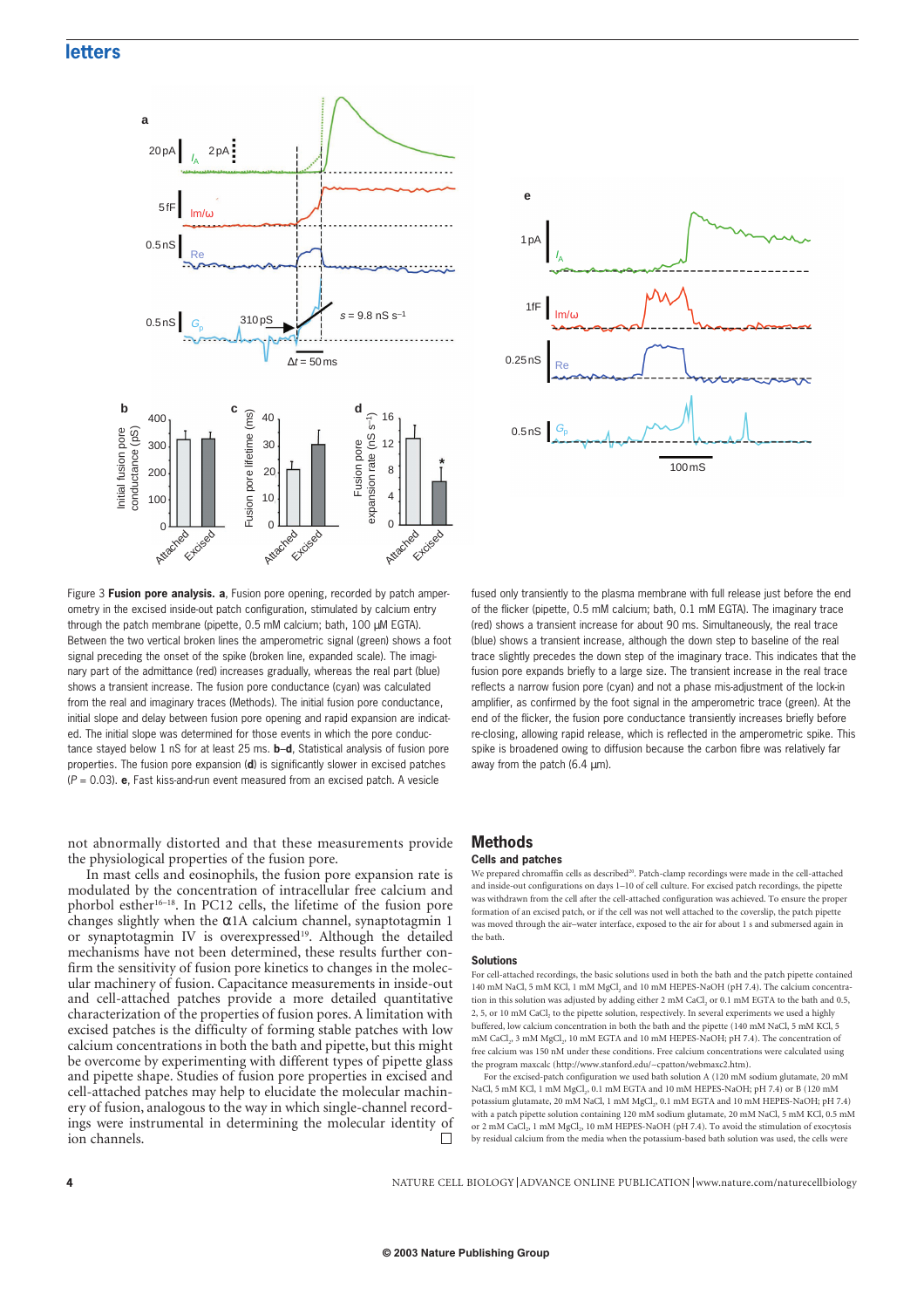



Figure 4 **Endocytosis in excised inside-out patches. a**, Endocytotic step showing closing of the fission pore. The vesicle capacitance and fusion pore conductance were calculated as  $C_v = (Re^2 + Im^2)/\omega$ lm and  $G_p = (Re^2 + Im^2)/Re$ , respectively (bath 0.1 mM EGTA, pipette 0.5 mM calcium). **b**, **c**, Distributions of capacitance step size for endocytotic events in excised inside-out (**b**) and cell-attached (**c**) patches.

bathed in bath solution A before they were transferred into B.

For high calcium buffering capacity, we used solution C (120 mM sodium glutamate, 20 mM NaCl, 5 mM KCl, 5 mM CaCl<sub>2</sub>, 3 mM MgCl<sub>2</sub>, 10 mM EGTA and 10 mM HEPES-NaOH) or D (120 mM potassium glutamate, 20 mM NaCl, 5 mM CaCl,, 3 mM MgCl,, 10 mM EGTA, 10 mM HEPES-NaOH) with a patch pipette solution identical to bath solution C. The concentration of free calcium under these conditions was 150 nM. The stimulating solution in the puffer pipette had a similar composition to that of the bath solution in the respective experiment, but it did not contain EGTA and contained 0.5 mM or 2 mM CaCl, instead. All experiments were done at room temperature.

### **Capacitance measurements and fusion pore analysis**

Cell-attached and inside-out patch capacitance measurements were done using a lock-in amplifier (SR830; Stanford Research Systems, Sunnyvale, CA). Changes of patch admittance were measured as described<sup>4,5</sup> using a 50-mV (r.m.s.) 20-kHz sine wave with output filters set to 1 ms and 24 dB. The phase of the lock-in traces was adjusted off-line such that capacitance or conductance changes showed no projections in the other trace. Fusion pore conductances were calculated from the two lock-in outputs, real (Re) and imaginary (Im), as  $G_p = (\text{Re}^2 + \text{Im}^2)/\text{Re}$  (refs 5, 7, 21). If the real trace showed additional changes while the fusion event occurred (Fig. 1c, for example), the vesicle capacitance (*C<sub>v</sub>*) was determined from the final value in the imaginary trace after the fusion pore had expanded to a large conductance. Given the value of  $C_{\varphi}$ , the fusion pore conductance  $(G_{\varphi})$  was then calculated from the imaginary trace alone using the formula  $G_p = \omega C_v / \sqrt{\omega C_v / [\text{Im} - 1]}$ . (ref. 1). To confirm that the  $G_p$ 

calculation was correct, the expected changes in the real part, determined from Re =  $\text{Im}\omega C/\textit{G}_{\text{p}}$ , were compared with the measured changes.

## **Patch amperometry**

Patch amperometry was done as described<sup>2,3</sup>. A specially designed pipette holder containing two silver wires coated in AgCl accommodated a carbon fibre electrode inside the patch pipette. We recorded changes in the membrane patch in the pipette tip simultaneously with changes in catecholamine release from the same vesicle. Tip angles between the pipette axis and the pipette wall were 12–15°, tip sizes before polishing were 2–5 µm and pipette resistances were 1–3 MΩ. The bath electrode was connected to the input of the patch-clamp amplifier head-stage (EPC-7; HEKA Elektronik, Lambrecht, Germany). Changes of patch admittance were measured as described above, except that the sine wave was applied to the bath electrode that was connected to the patch-clamp amplifier.

#### **Quantal event analysis**

Individual capacitance steps were converted into membrane area using a specific capacitance of 9 fF µm<sup>−</sup><sup>2</sup> , and vesicular volume was calculated assuming spherical geometry. We determined the number of catecholamine molecules released in a quantal event by integrating the amperometric current and dividing the resulting charge by  $2e_0$  ( $e_0$  is the elementary charge)<sup>22</sup>. To determine the concentration of catecholamine molecules inside individual vesicles, we calculated the volume of each vesicle from the capacitance step size, assuming spherical geometry. Because the error in determining the concentration increases with decreasing vesicle size, a weighted average was calculated taking the capacitance step size as the relative weight.

RECEIVED 22 MARCH 2002; REVISED 17 DECEMBER 2002; ACCEPTED 4 FEBRUARY 2003; PUBLISHED 24 MARCH 2003.

- 1. Breckenridge, L. J. & Almers, W. Currents through the fusion pore that forms during exocytosis of a secretory vesicle. *Nature* **328,** 814–817 (1987).
- 2. Albillos, A. *et al.* The exocytotic event in chromaffin cells revealed by patch amperometry. *Nature* **389,** 509–512 (1997).
- 3. Alés, E. *et al.* High calcium concentrations shift the mode of exocytosis to the kiss-and-run mechanism. *Nature Cell Biol.* **1,** 40–44 (1999).
- 4. Neher, E. & Marty, A. Discrete changes of cell membrane capacitance observed under conditions of enhanced secretion in bovine adrenal chromaffin cells. *Proc. Natl Acad. Sci. USA* **79,** 6712–6716 (1982).
- 5. Lollike, K., Borregaard, N. & Lindau, M. The exocytotic fusion pore of small granules has a conductance similar to an ion channel. *J. Cell Biol.* **129,** 99–104 (1995).
- 6. Lollike, K., Borregaard, N. & Lindau, M. Capacitance flickers and 'pseudoflickers' of small granules, measured in the cell attached configuration. *Biophys. J.* **75,** 53–59 (1998).
- 7. Debus, K. & Lindau, M. Resolution of patch capacitance recordings and of fusion pore conductances in small vesicles. *Biophys. J.* **78,** 2983–2997 (2000).
- 8. Wightman, R. M. *et al.* Temporally resolved catecholamine spikes correspond to single vesicle release from individual chromaffin cells. *Proc. Natl Acad. Sci. USA* **88,** 10754–10758 (1991).
	- 9. Chow, R. H., Rüden, L. v. & Neher, E. Delay in vesicle fusion revealed by electrochemical monitoring of single secretory events in adrenal chromaffin cells. *Nature* **356,** 60–63 (1992).
	- 10. Hamill, O. P., Marty, A., Neher, E., Sakmann, B. & Sigworth, F. J. Improved patch-clamp technique for high-resolution current recording from cells and cell-free membrane patches. *Pflügers Arch. Eur. J. Physiol.* **391,** 85–100 (1981).
	- 11. Burgoyne, R. D. *et al.* SNAPs and SNAREs in exocytosis in chromaffin cells. *Biochem. Soc. Trans.* **24,** 653–657 (1996).
	- 12. Chow, R. H., Klingauf, J., Heinemann, C., Zucker, R. S. & Neher, E. Mechanisms determining the time course of secretion in neuroendocrine cells. *Neuron* **16,** 369–376 (1996).
	- 13. Pusch, M. & Neher, E. Rates of diffusional exchange between small cells and a measuring patch pipette. *Pflügers Arch. Eur. J. Physiol.* **411,** 204–211 (1988).
	- 14. Fernandez, J. M., Villalon, M. & Verdugo, P. Reversible condensation of mast cell secretory products *in vitro*. *Biophys. J.* **59,** 1022–1027 (1991).
	- 15. Klyachko, V. A. & Jackson, M. B. Capacitance steps and fusion pores of small and large-dense-core vesicles in nerve terminals. *Nature* **418,** 89–92 (2002).
	- 16. Hartmann, J. & Lindau, M. A novel Ca<sup>2+</sup>-dependent step in exocytosis subsequent to vesicle fusion. *FEBS Lett.* **363,** 217–220 (1995).
	- 17. Scepek, S., Coorssen, J. R. & Lindau, M. Fusion pore expansion in horse eosinophils is modulated by Ca2<sup>+</sup> and protein kinase C via distinct mechanisms. *EMBO J.* **17,** 4340–4345 (1998).
	- 18. Fernández-Chacón, R. & Alvarez de Toledo, G. Cytosolic calcium facilitates release of secretory products after exocytotic vesicle fusion. *FEBS Lett.* **363,** 221–225 (1995).
	- 19. Wang, C. T. *et al.* Synaptotagmin modulation of fusion pore kinetics in regulated exocytosis of dense-core vesicles. *Science* **294,** 1111–1115 (2001).
	- 20. Parsons, T. D., Coorssen, J. R., Horstmann, H. & Almers, W. Docked granules, the exocytic burst, and the need for ATP hydrolysis in endocrine cells. *Neuron* **15,** 1085–1096 (1995).
	- 21. Lindau, M. Time-resolved capacitance measurements: monitoring exocytosis in single cells. *Quart. Rev. Biophys.* **24,** 75–101 (1991).
	- 22. Baur, J. E., Kristensen, E. W., May, L. J., Wiedemann, D. J. & Wightman, R. J. Fast-scan voltammetry of biogenic amines. *Anal. Chem.* **60,** 1268–1272 (1988).

#### ACKNOWLEDGEMENTS

We thank L. Kwan for cell preparation and technical assistance. This work was supported by grants from the National Institutes of Health and the Nanobiotechnology Center (a Science and Technology Center programme of the NSF) to M.L., and a grant from the Ministerio de Educación y Cultura, Spain to G.A.d.T.

Correspondence and requests for materials should be addressed to M.L.

#### COMPETING FINANCIAL INTERESTS

The authors declare that they have no competing financial interests.